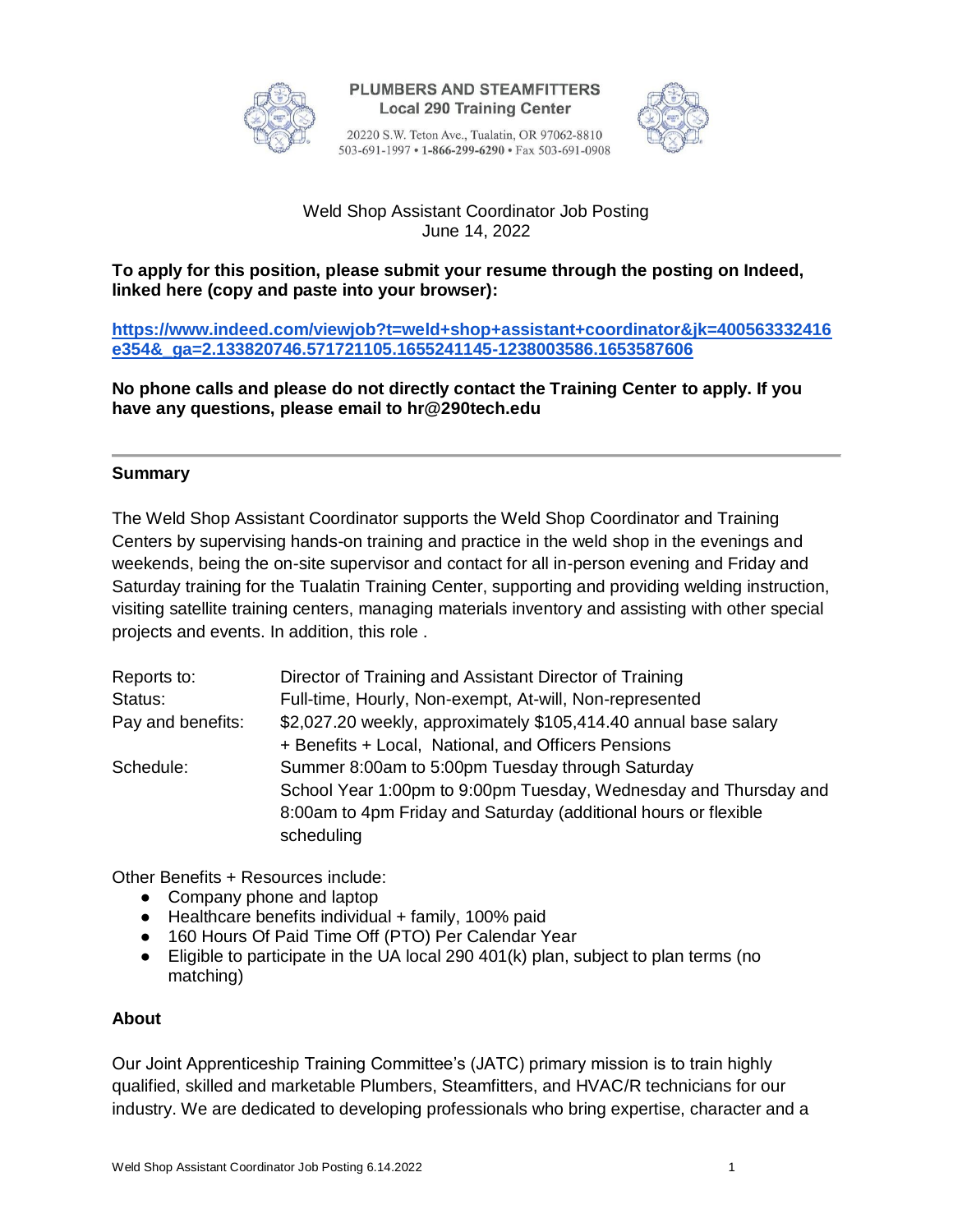

**PLUMBERS AND STEAMFITTERS Local 290 Training Center** 

20220 S.W. Teton Ave., Tualatin, OR 97062-8810 503-691-1997 • 1-866-299-6290 • Fax 503-691-0908



sense of teamwork to the clients we service, the contractors who employ us and the union we represent.

# **Core Duties**

- Supervising coordinator for evenings and weekends when scheduled, providing a point of contact in person for Tualatin instructors and apprentices, and by phone for satellite Training Centers
- Walking through and securing Tualatin Training Center after evening and Friday and Saturday trainings
- Manage weld shop inventories for all Training Centers, including tracking supplies, tools and evaluating usage and loss
- Ordering coupons, other parts and supplies for all Training Centers
- Moving equipment and pipe with a forklift
- Organize and sort materials
- Monitor and change gas cylinders in Tualatin Training Centers
- Sanitize PAPr welding hoods for all Training Centers
- Assisting with special training events, ensuring materials are organized and available as needed, as well as clean-up and organization
- Available to fill-in for weld shop supervision during daytime hours during scheduled shifts
- Available to fill-in for weld shop instructors if needed to cover absences
- Visit satellite training centers to assess inventory and other needs on a quarterly basis

Other Duties and Activities will be assigned or updates as needed

### **Knowledge, Skills and Abilities**

- Self-directed in work, meets or exceeds expectations for completing duties independently
- Good customer service skills, helping and quickly responds to needs
- Ability to organize and prioritize
- Communicates well and in a clear, precise manner
- Ability to solve problems and make jobs run efficiently
- Works well with others

# **Experience**

Work Experience, Education and Skills: